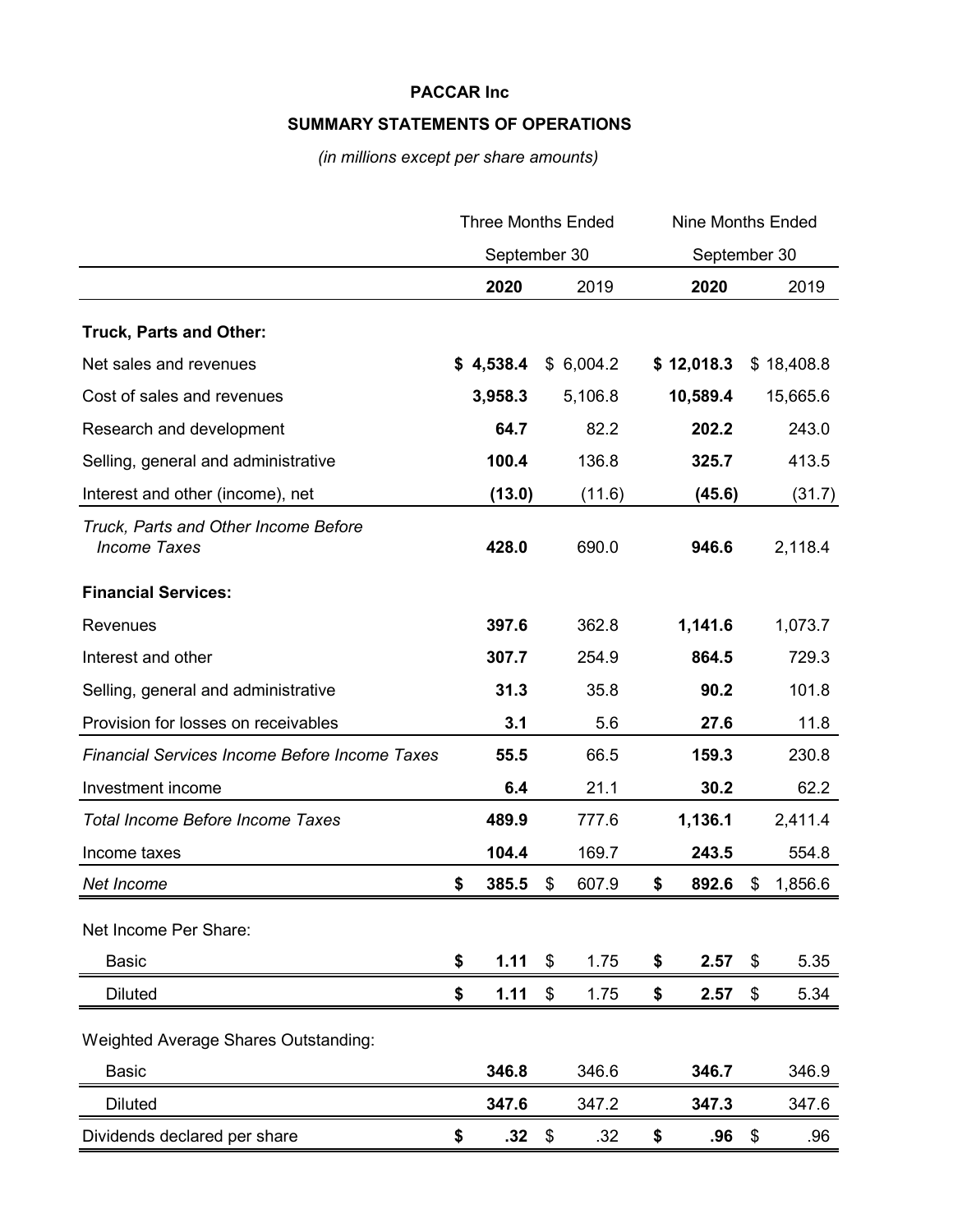# **CONDENSED BALANCE SHEETS**

# *(in millions)*

|                                               | September 30 |          |    | December 31 |  |  |
|-----------------------------------------------|--------------|----------|----|-------------|--|--|
|                                               |              | 2020     |    | 2019        |  |  |
| <b>ASSETS</b>                                 |              |          |    |             |  |  |
| Truck, Parts and Other:                       |              |          |    |             |  |  |
| Cash and marketable debt securities           | \$           | 4,413.2  | \$ | 5,169.4     |  |  |
| Trade and other receivables, net              |              | 1,364.7  |    | 1,306.1     |  |  |
| Inventories, net                              |              | 1,124.5  |    | 1,153.2     |  |  |
| Property, plant and equipment, net            |              | 3,137.8  |    | 2,883.8     |  |  |
| Equipment on operating leases and other, net  |              | 1,916.0  |    | 1,777.2     |  |  |
| <b>Financial Services Assets</b>              |              | 15,277.5 |    | 16,071.4    |  |  |
|                                               | \$           | 27,233.7 | \$ | 28,361.1    |  |  |
|                                               |              |          |    |             |  |  |
| <b>LIABILITIES AND STOCKHOLDERS' EQUITY</b>   |              |          |    |             |  |  |
| Truck, Parts and Other:                       |              |          |    |             |  |  |
| Accounts payable, deferred revenues and other | \$           | 5,271.3  | \$ | 6,013.1     |  |  |
| <b>Financial Services Liabilities</b>         |              | 11,778.0 |    | 12,641.9    |  |  |
| <b>STOCKHOLDERS' EQUITY</b>                   |              | 10,184.4 |    | 9,706.1     |  |  |
|                                               | \$           | 27,233.7 | \$ | 28,361.1    |  |  |
| <b>Common Shares Outstanding</b>              |              | 346.3    |    | 346.3       |  |  |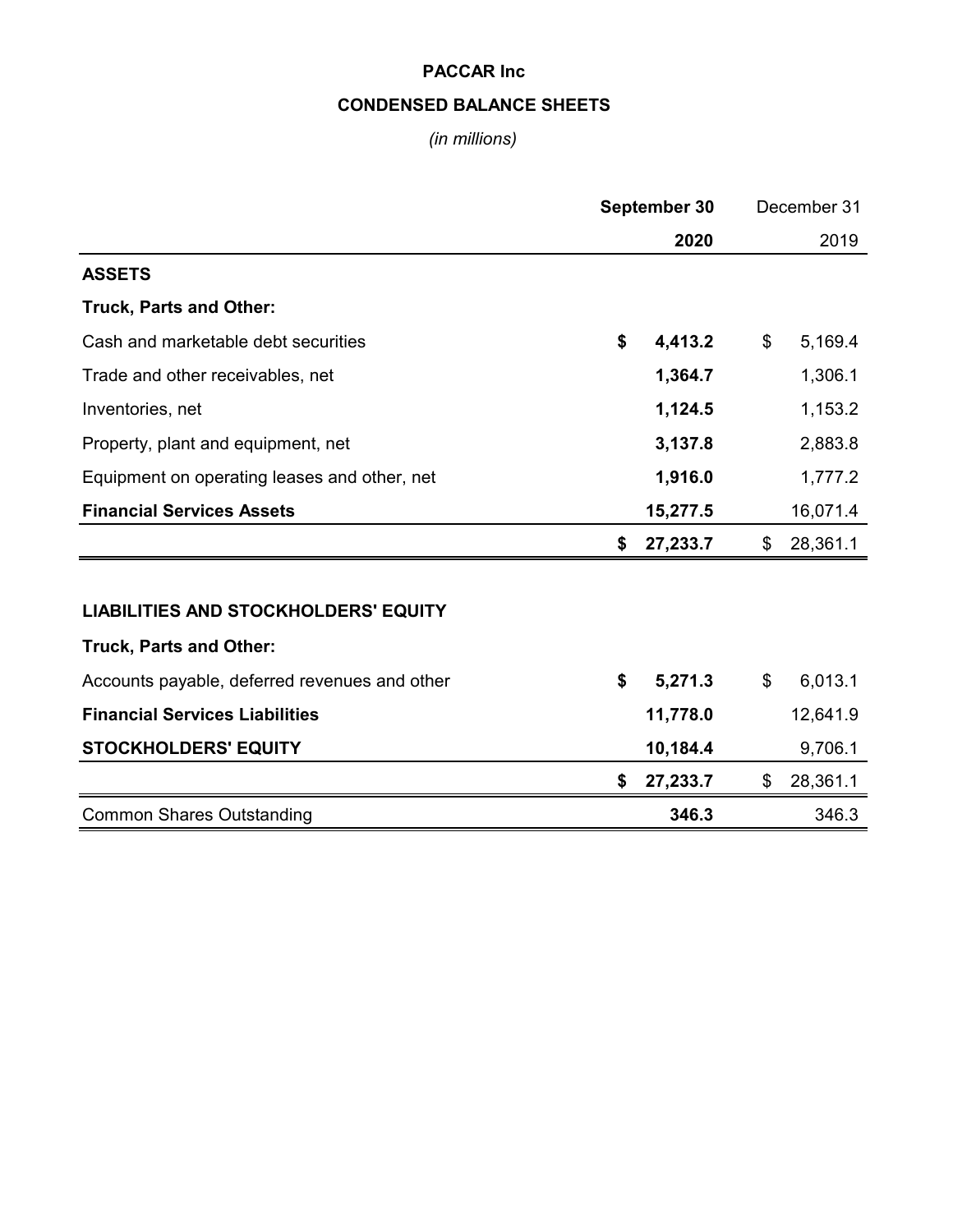# **CONDENSED CASH FLOW STATEMENTS**

*(in millions)*

| Nine Months Ended September 30                                 | 2020        | 2019      |
|----------------------------------------------------------------|-------------|-----------|
| <b>OPERATING ACTIVITIES:</b>                                   |             |           |
| Net income                                                     | \$<br>892.6 | \$1,856.6 |
| Depreciation and amortization:                                 |             |           |
| Property, plant and equipment                                  | 186.0       | 243.1     |
| Equipment on operating leases and other                        | 593.5       | 549.3     |
| Net change in trade receivables, inventory and payables        | 87.7        | (170.3)   |
| Net decrease (increase) in wholesale receivables on new trucks | 785.7       | (472.8)   |
| All other operating activities, net                            | (353.0)     | (89.3)    |
| <b>Net Cash Provided by Operating Activities</b>               | 2,192.5     | 1,916.6   |
| <b>INVESTING ACTIVITIES:</b>                                   |             |           |
| Payments for property, plant and equipment                     | (426.2)     | (387.2)   |
| Acquisitions of equipment for operating leases                 | (706.7)     | (1,038.4) |
| Net increase in financial services receivables                 | (312.5)     | (519.0)   |
| Net increase in marketable debt securities                     | (25.5)      | (90.6)    |
| Proceeds from asset disposals and other                        | 436.6       | 478.7     |
| <b>Net Cash Used in Investing Activities</b>                   | (1,034.3)   | (1,556.5) |
| <b>FINANCING ACTIVITIES:</b>                                   |             |           |
| Payments of cash dividends                                     | (1, 128.9)  | (1,027.8) |
| Purchases of treasury stock                                    | (41.6)      | (110.2)   |
| Proceeds from stock compensation transactions                  | 41.3        | 33.8      |
| Net (decrease) increase in debt and other                      | (858.8)     | 1,015.5   |
| <b>Net Cash Used in Financing Activities</b>                   | (1,988.0)   | (88.7)    |
| Effect of exchange rate changes on cash                        | (1.0)       | (37.8)    |
| Net (Decrease) Increase in Cash and Cash Equivalents           | (830.8)     | 233.6     |
| Cash and cash equivalents at beginning of period               | 4,175.1     | 3,435.9   |
| Cash and cash equivalents at end of period                     | \$3,344.3   | \$3,669.5 |